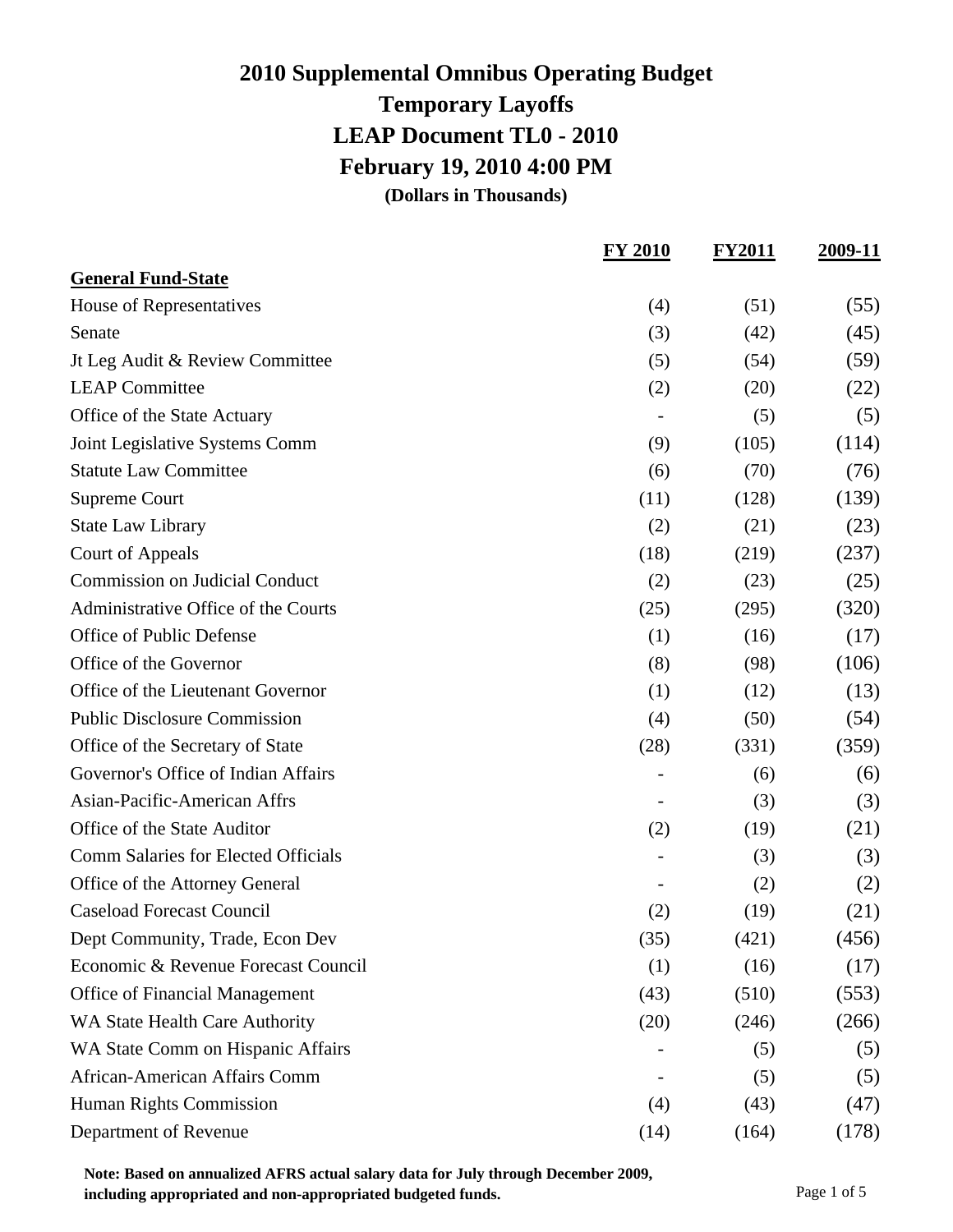### **2010 Supplemental Omnibus Operating Budget Temporary Layoffs LEAP Document TL0 - 2010 February 19, 2010 4:00 PM (Dollars in Thousands)**

**FY 2010 FY2011 2009-11** Board of Tax Appeals (3) (32) (35) Dept of General Administration (3) (3) Department of Information Services (5) (5) (5) Criminal Justice Training Comm (7) (87) (94) Department of Labor and Industries (20) (245) (265) Department of Licensing  $(2)$  (18)  $(20)$ Military Department (11) (128) (139) Indeterminate Sentence Review Board (3) (35) (38) Public Employment Relations Comm (6) (68) (74) Dept of Social and Health Services (701) (8,400) (9,101) Home Care Quality Authority (1) (14) (15) Department of Health  $(99)$   $(1,191)$   $(1,290)$ Department of Veterans' Affairs (6) (63) (69) Department of Corrections (256) (3,075) (3,331) Dept of Services for the Blind  $(3)$   $(32)$   $(35)$ Sentencing Guidelines Commission (2) (18) (20) Higher Education Coordinating Board (13) (154) (167) Public Schools  $(43)$   $(522)$   $(565)$ State School for the Blind  $(2)$   $(27)$   $(29)$ State School for the Deaf  $(2)$   $(23)$   $(25)$ Work Force Trng & Educ Coord Board (4) (50) (50) Archaeology & Historic Preservation (2) (21) (23) Department of Early Learning (2) (30) (32) University of Washington  $(349)$   $(4,183)$   $(4,532)$ Washington State University (236) (2,828) (3,064) Eastern Washington University (17) (198) (215) Central Washington University (24) (294) (318) The Evergreen State College (23) (280) (303) Spokane Intercoll Rsch & Tech Inst (3)  $(3)$  (38)  $(41)$ Western Washington University (84) (1,007) (1,091) Washington State Arts Commission (2) (27) (29) Washington State Historical Society (5) (54) (59)

**Note: Based on annualized AFRS actual salary data for July through December 2009, including appropriated and non-appropriated budgeted funds.** Page 2 of 5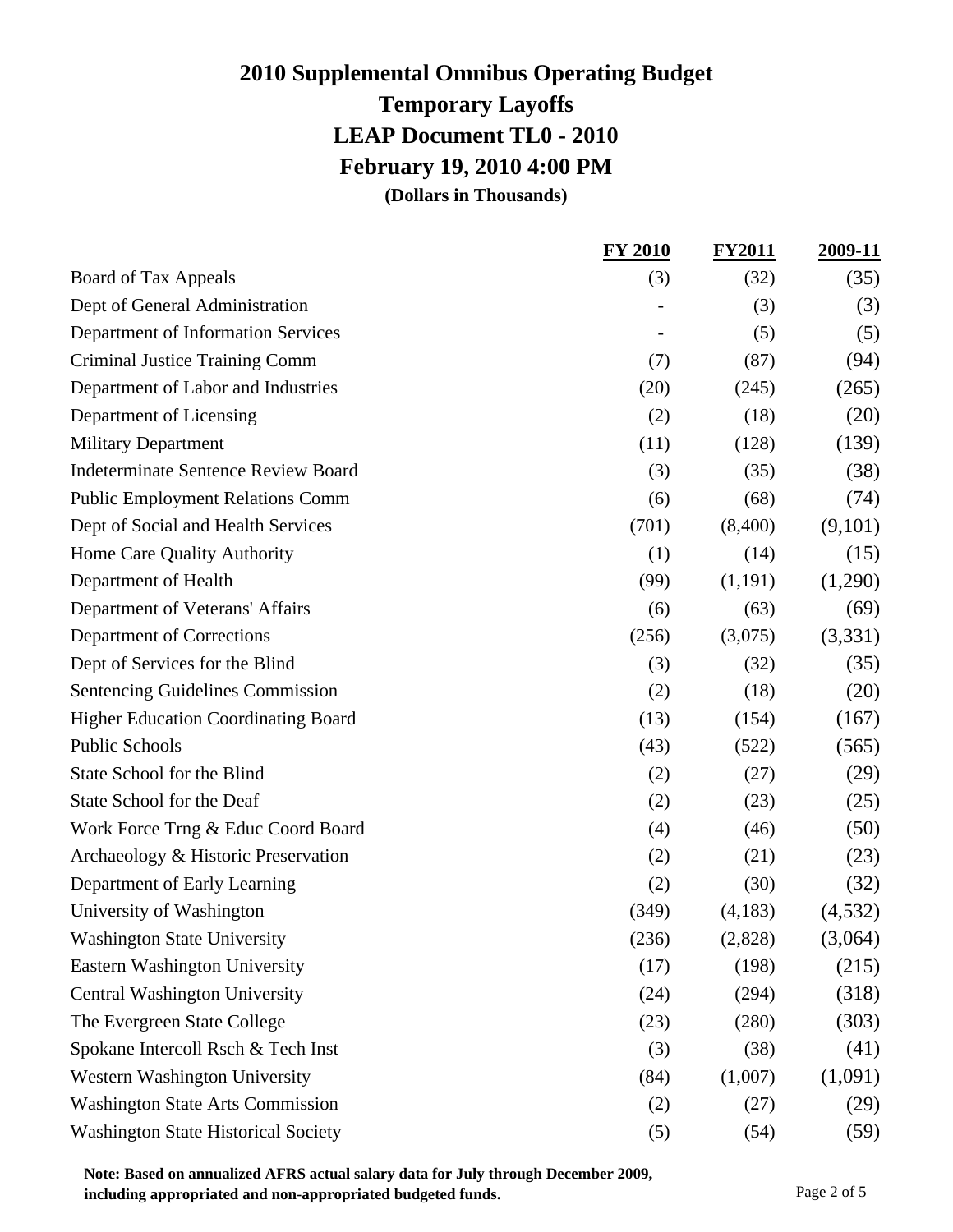# **2010 Supplemental Omnibus Operating Budget Temporary Layoffs LEAP Document TL0 - 2010 February 19, 2010 4:00 PM**

**(Dollars in Thousands)**

|                                                  | <b>FY 2010</b> | <b>FY2011</b> | <u>2009-11</u> |
|--------------------------------------------------|----------------|---------------|----------------|
| East Wash State Historical Society               | (3)            | (41)          | (44)           |
| Columbia River Gorge Commission                  | (1)            | (9)           | (10)           |
| Department of Ecology                            | (90)           | (1,084)       | (1,174)        |
| <b>State Parks and Recreation Comm</b>           | (13)           | (156)         | (169)          |
| Rec and Conservation Funding Board               | (2)            | (23)          | (25)           |
| <b>Environmental Hearings Office</b>             | (2)            | (23)          | (25)           |
| <b>State Conservation Commission</b>             | (4)            | (46)          | (50)           |
| Growth Management Hearings Board                 | (3)            | (36)          | (39)           |
| Dept of Fish and Wildlife                        | (87)           | (1,050)       | (1,137)        |
| <b>Puget Sound Partnership</b>                   | (4)            | (44)          | (48)           |
| <b>Department of Natural Resources</b>           | (36)           | (428)         | (464)          |
| Department of Agriculture                        | (10)           | (126)         | (136)          |
| Community/Technical College System               | (505)          | (6,060)       | (6, 565)       |
| <b>Statewide Total</b>                           | (2,941)        | (35,274)      | (38,215)       |
| <b>Salary/Insurance Increase Revolving-State</b> |                |               |                |
| House of Representatives                         |                | (1)           | (1)            |
| Senate                                           |                | (1)           | (1)            |
| Office of the State Actuary                      | (2)            | (28)          | (30)           |
| Administrative Office of the Courts              | (12)           | (138)         | (150)          |
| Office of Civil Legal Aid                        |                | (5)           | (5)            |
| Office of the Lieutenant Governor                |                | (2)           | (2)            |
| Office of the Secretary of State                 | (18)           | (218)         | (236)          |
| Office of the State Treasurer                    | (14)           | (163)         | (177)          |
| Office of the State Auditor                      | (72)           | (861)         | (933)          |
| Office of the Attorney General                   | (50)           | (596)         | (646)          |
| Dept of Financial Institutions                   | (36)           | (437)         | (473)          |
| Dept Community, Trade, Econ Dev                  | (30)           | (361)         | (391)          |
| <b>Office of Financial Management</b>            | (33)           | (399)         | (432)          |
| WA State Health Care Authority                   | (25)           | (302)         | (327)          |
| Office of Administrative Hearings                | (29)           | (344)         | (373)          |
| Department of Personnel                          | (42)           | (505)         | (547)          |

**Note: Based on annualized AFRS actual salary data for July through December 2009, including appropriated and non-appropriated budgeted funds.** Page 3 of 5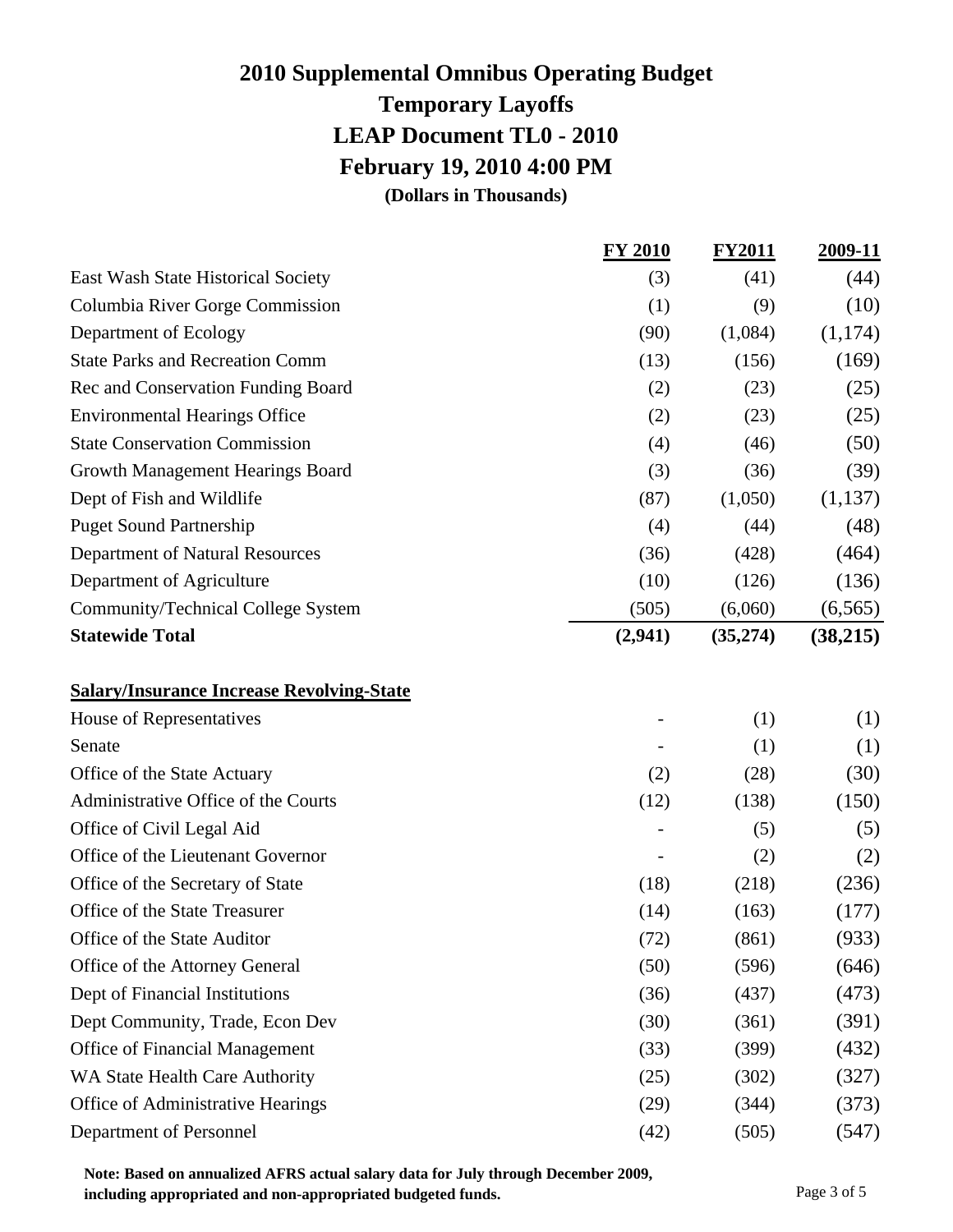### **2010 Supplemental Omnibus Operating Budget Temporary Layoffs LEAP Document TL0 - 2010 February 19, 2010 4:00 PM (Dollars in Thousands)**

**FY 2010 FY2011 2009-11** State Lottery Commission (23) (276) (299) Washington State Gambling Comm (26) (311) (337) Human Rights Commission (2) (22) (24) Department of Retirement Systems (39) (472) (511) State Investment Board (22) (262) (284) Public Printer (18) (213) (231) Minority & Women's Business Enterp  $(3)$   $(40)$   $(43)$ Dept of General Administration  $(87)$   $(1,043)$   $(1,130)$ Department of Information Services (99) (1,187) (1,286) Office of Insurance Commissioner (42) (503) (545) State Board of Accountancy (2)  $(2)$   $(23)$   $(25)$ Washington Horse Racing Commission (3) (35) (38) Bd of Industrial Insurance Appeals (30) (360) (390) WA State Liquor Control Board  $(51)$   $(612)$   $(663)$ Utilities and Transportation Comm (27) (326) (353) Board for Volunteer Firefighters (1) (9) (10) Department of Labor and Industries (119) (1,432) (1,551) Department of Licensing (37) (449) (486) Military Department  $(12)$   $(143)$   $(155)$ Public Employment Relations Comm (3) (35) (38) Dept of Social and Health Services (600) (7,191) (7,791) Department of Health  $(96)$   $(1,146)$   $(1,242)$ Department of Veterans' Affairs (16) (190) (206) Department of Corrections  $(93)$   $(1,124)$   $(1,217)$ Dept of Services for the Blind  $(10)$   $(125)$   $(135)$ LEOFF 2 Retirement Board (2) (18) (20) Higher Education Coordinating Board (5) (65) (70) Public Schools (28)  $(341)$   $(369)$ State School for the Blind  $(4)$  (4)  $(4)$ Work Force Trng  $\&$  Educ Coord Board (1) (16) (17) Archaeology & Historic Preservation (1) (13) (14) Department of Early Learning (32) (389) (421)

**Note: Based on annualized AFRS actual salary data for July through December 2009, including appropriated and non-appropriated budgeted funds.** Page 4 of 5